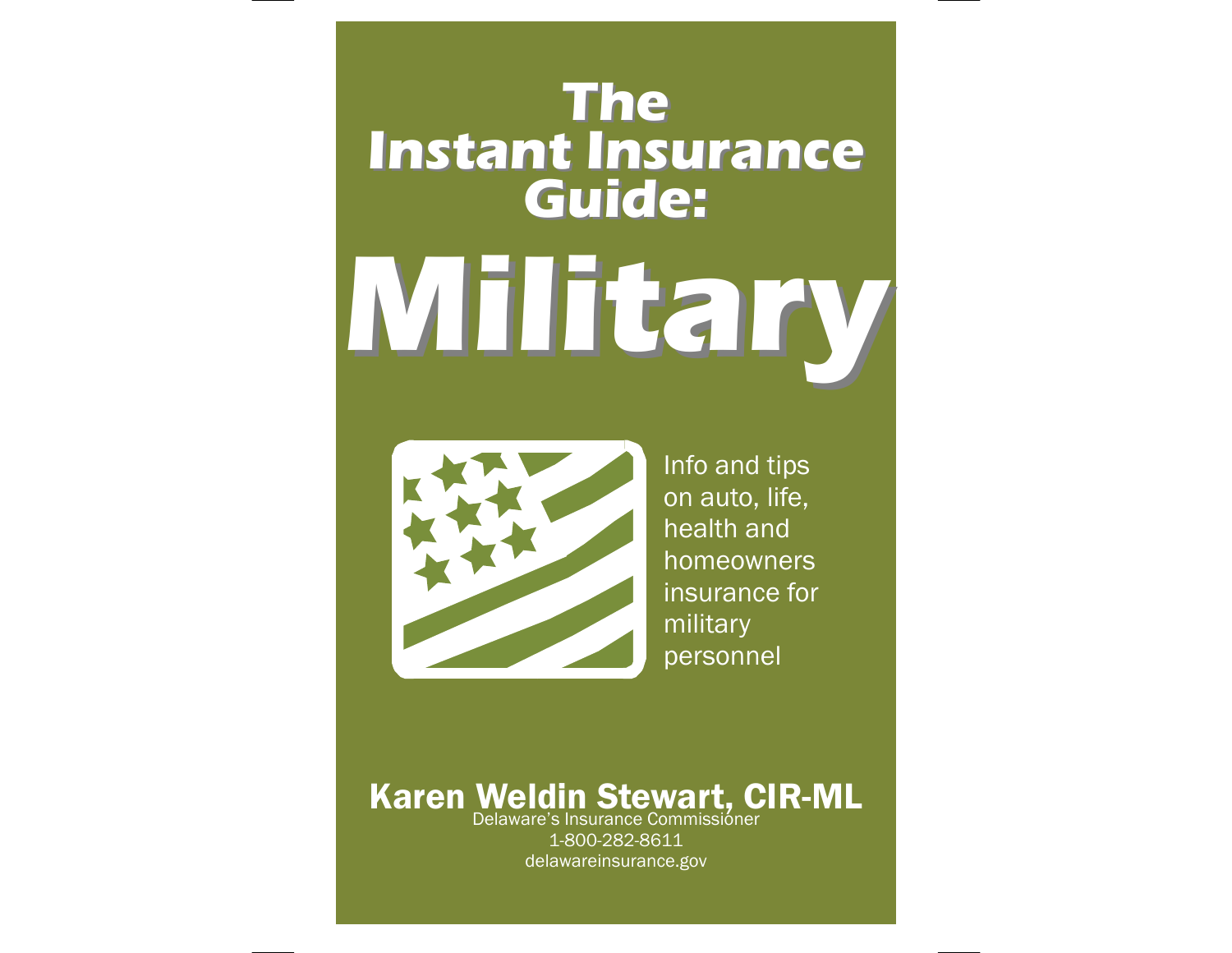### **Delaware Insurance Insurance Department Department**

The Department Insurance Department stands ready to assist military personnel and their families however we can with insurance-related issues they face.

Please contact us at 1-800-282-8611 toll-free in Delaware, (302) 674-7310 or at www.delawareinsurance.gov.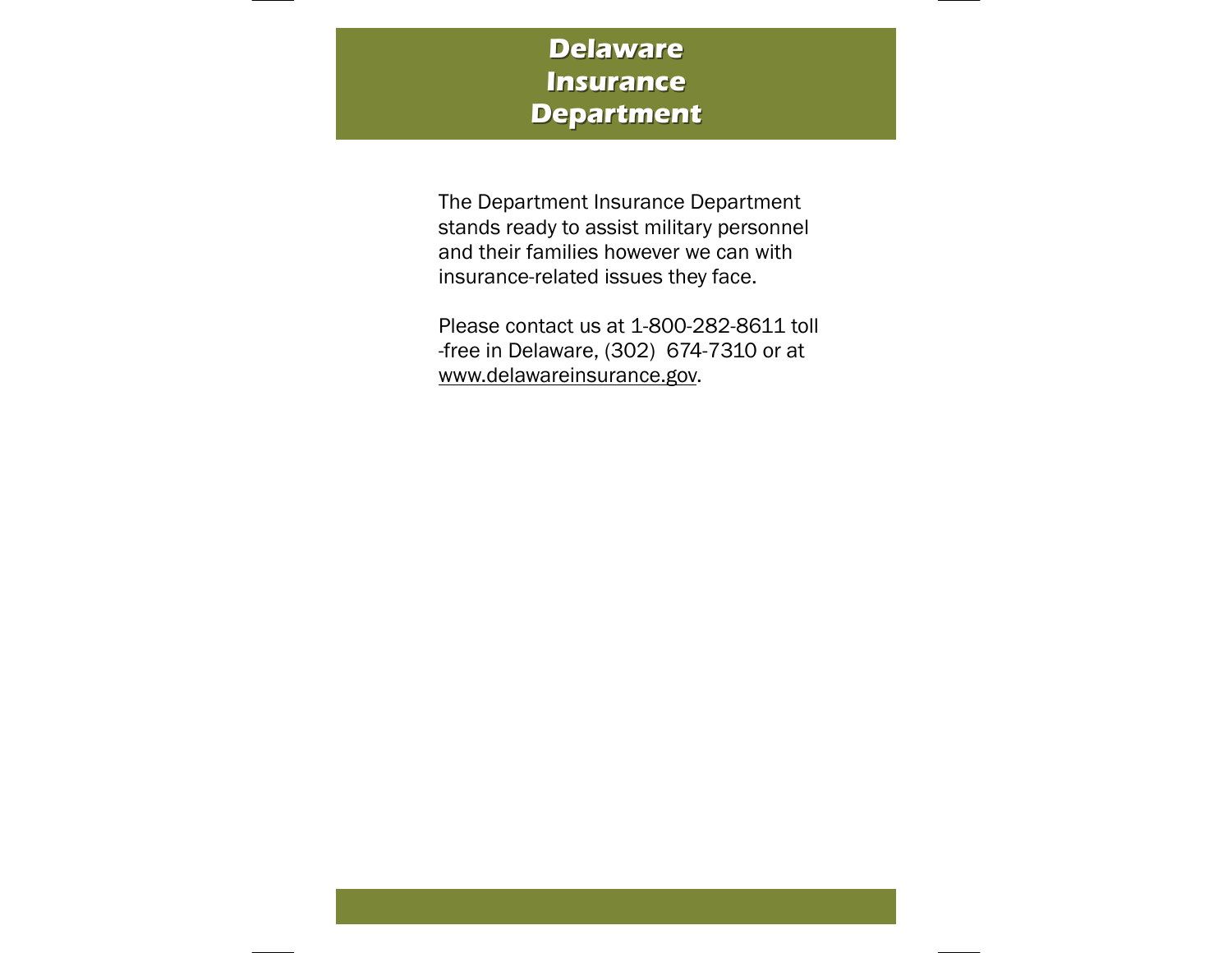### **The Basics The Basics**

Members of the armed services can be deployed on short notice, leaving little time to address their personal or business affairs. Insurance coverage, in particular, is often affected when someone moves out of state or spends an extended period of time away from home.

Before you purchase any insurance policy, it is a good idea to **ask your insurance agent how the company will handle issues related to your deployment**. Each company's guidelines can vary. By shopping around, you may be able to find an insurer who takes the specialized needs of service members into account.

It might be difficult to handle routine business like paying premiums timely or renewing policies when you're deployed. Talk to your agent before you leave to learn when a policy is up for renewal and to make arrangements to pay your premiums. You may be able to renew a policy early or have your premiums paid by automated bank draft. Some insurance companies might also allow you to suspend certain coverage while you're deployed.

Most insurance companies use payment history and continuity of coverage as factors to determine their rates and eligibility standards. If your insurance lapses or expires while you're away, you could come home to find companies unwilling to insure you or only willing to do so at a higher rate.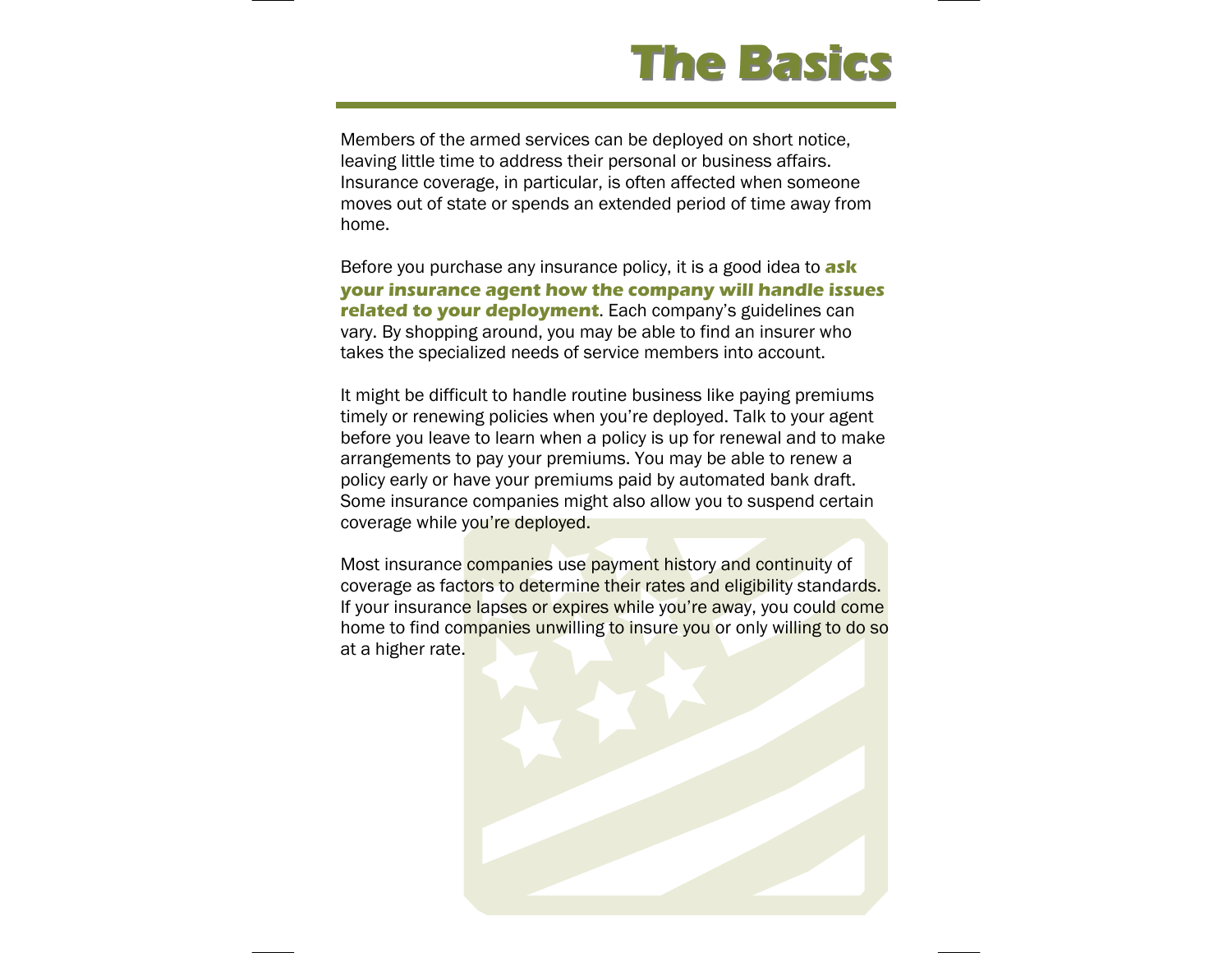## **Life Insurance Life Insurance**

**Servicemembers Group Life Insurance**, known as SGLI, is a program of low-cost group term life insurance automatically available to all servicemembers on active duty, active duty for training or inactive duty for training and members of the reserves. This policy is automatically activated for a coverage amount of \$400,000 — the maximum amount of coverage – unless the servicemember opts out in writing. In addition, designated beneficiaries receive an additional payment of \$100,000 if a servicemember dies while on active duty. A servicemember can elect lower coverage or no coverage by completing the VA Form SGLV-8286. Coverage is available for spouses; dependent children are automatically insured for \$10,000.

When released from active duty or the reserves, members with fulltime SGLI coverage can convert their coverage to Veterans Group Life Insurance or to an individual commercial life insurance. To learn more, go to the Veterans Affairs website at www.insurance.va.gov or call 1-800-419-1473. In Delaware, you can contact the VA at 1-800-344-9900.

An important note to members of the armed forces regarding life insurance involves a provision that is commonly included in life insurance policies. If you have opted out or decided to purchase additional life insurance outside of the SGLI/VGLI military offered life insurance plans, you should review the list of exclusions to the policies. Many life insurance policies include a **"war exclusion"** provision that specifically states benefits will not be payable if the death is a result of war or the action of a military force. The Servicemembers Group Life Insurance and Veterans Group Life Insurance policies do not have this type of exclusion. In addition, many life insurance policies also contain exclusions about traveling on any non-commercial aircraft.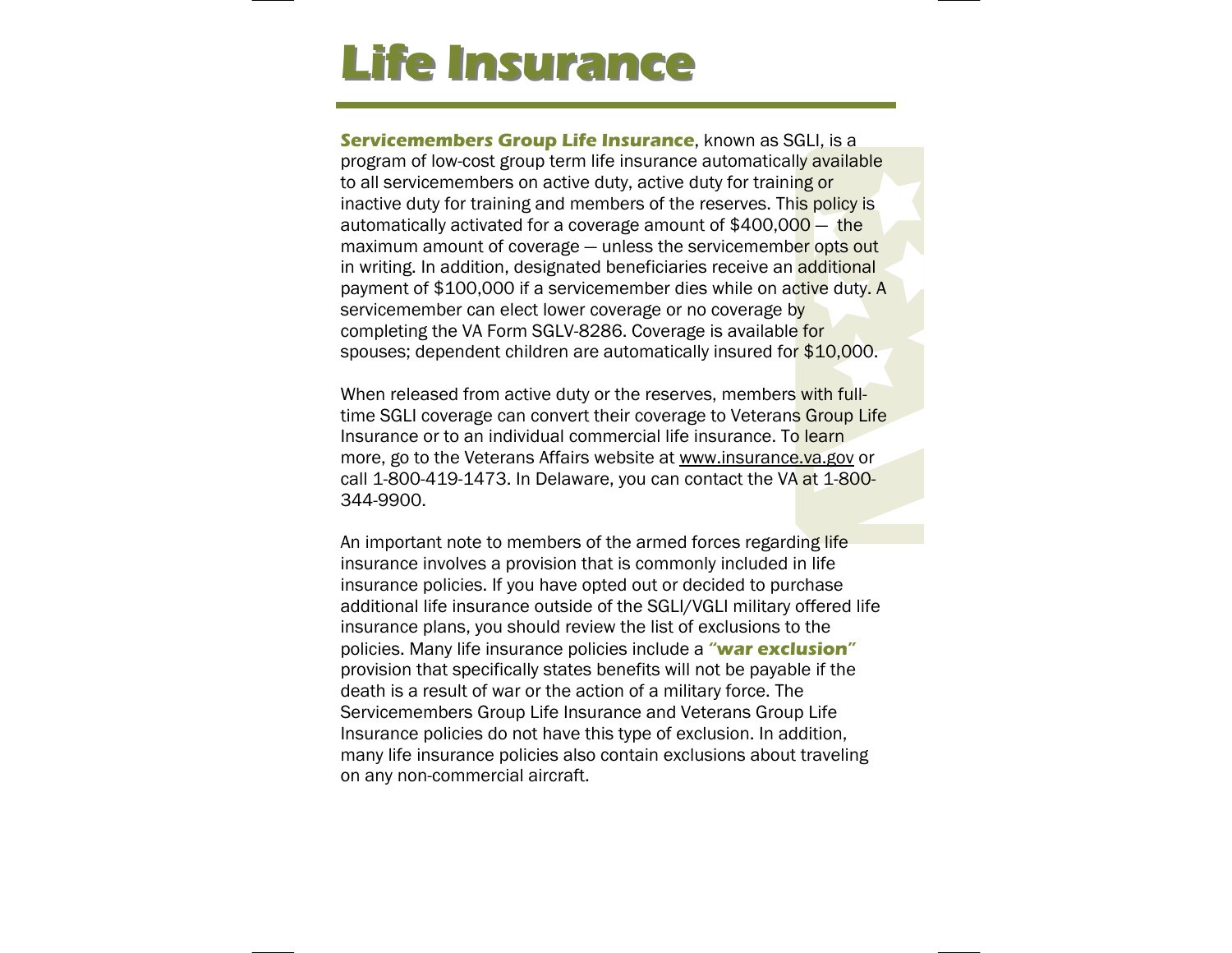## **Home Insurance Home Insurance**

Many homeowners policies have a **"vacancy clause"** and, if you are gone for an extended period on deployment, you could trigger it. In this event, some or all of your coverage may not apply in the event of a loss. The precise definition of vacancy can vary from policy to policy. Some policies, for example, might not pay claims if your house is unoccupied for 60 days or more. However, many companies offer an endorsement that will provide coverage for a dwelling that is unoccupied for an extended period of time. Consult your insurance agent or company to learn how the company defines vacancy and whether the company will pay claims if a house is unoccupied.

It is a good idea to **check your coverage** under your homeowners policy with your agent before you leave on deployment — it could help you avoid a dispute or disagreement in the future. Make sure your policy limits are sufficient to cover your home and your personal property at today's costs. You may want to increase your coverage if you have made additions or improvements to your property.

The military generally will not pay to repair or replace **personal property** that is damaged or lost in military housing or in a war zone. Homeowners insurance typically covers personal property that you take with you while traveling, but most policies exclude coverage for damage caused directly or indirectly from war. Talk to your agent about whether personal items that you take with you during your deployment will be covered if they are lost, stolen, or damaged.

If you rent property, you should consider **renters insurance**, often referred to as personal property coverage. If you rent your home and have renters insurance, your policy will typically pay to repair or replace personal property you take with you while traveling. However, most policies exclude coverage for damage caused directly or indirectly from war. Ask your agent or company whether your renters policy will pay to repair or replace any property you take with you during your deployment.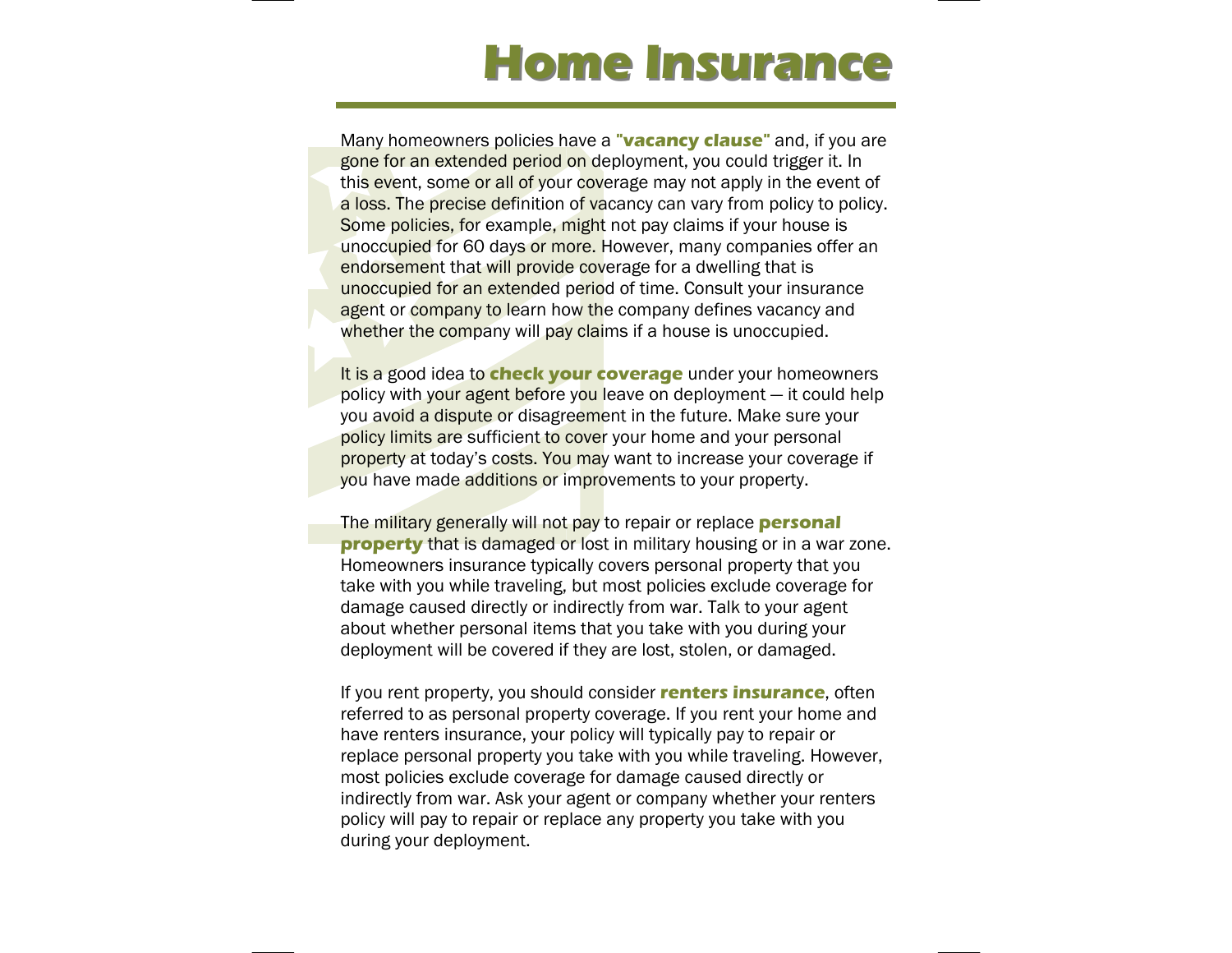## **Auto Insurance Auto Insurance**

If you will be deployed for an extended period of time and no one will be driving your vehicle, you may be able to **suspend some or all of your auto insurance coverage** to save on premium payments. Not all insurance companies allow for coverage to be suspended. You may want to ask if liability coverage, collision coverage, comprehensive coverage, uninsured/underinsured motorist, medical payments and personal injury protection coverage can be suspended while you are deployed.

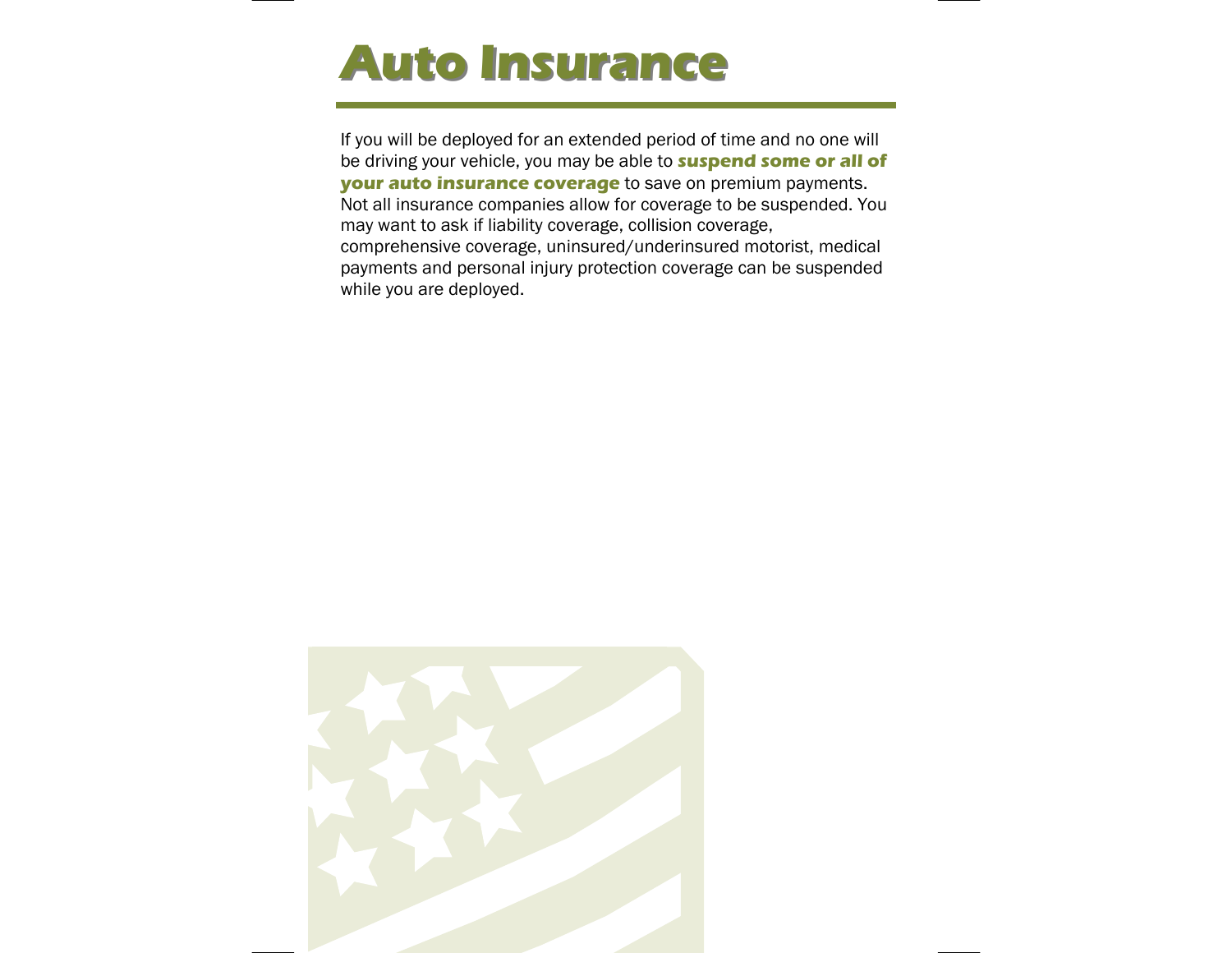## **Health Insurance**

Active duty personnel have coverage through the military, as do reservists and National Guard members after 30 consecutive days of active service. Many reservists and National Guard members, however, have health coverage for themselves and their families through an employer-sponsored health plan, and some may wish to continue that coverage, particularly for their dependents, during their active duty period. Talk with your benefits administrator at work to learn **what will happen with your health coverage if you are called to active duty.** While employers are not required to pay the cost of health coverage for you and your dependents while you are on active duty, some employers may choose to continue benefits at their current level.

If your employer does not continue paying the cost of your health coverage, you are entitled to continue the coverage at your own cost under federal law. The Uniformed Services Employment and Reemployment Rights Act (USERRA) and the Consolidated Omnibus Budget Reconciliation Act (COBRA) both allow you to continue coverage for yourself and your dependents for up to 18 months, however, you may be required to pay 102 percent of the full premium for coverage. Any person covered by the health plan may choose to continue coverage even if others who are covered do not. This means, for instance, that your spouse could continue coverage through USERRA and COBRA even if you do not.

If your employer discontinued your health coverage and you return to the company directly after your military deployment, federal law requires that you be allowed to resume plan membership without any type of waiting period.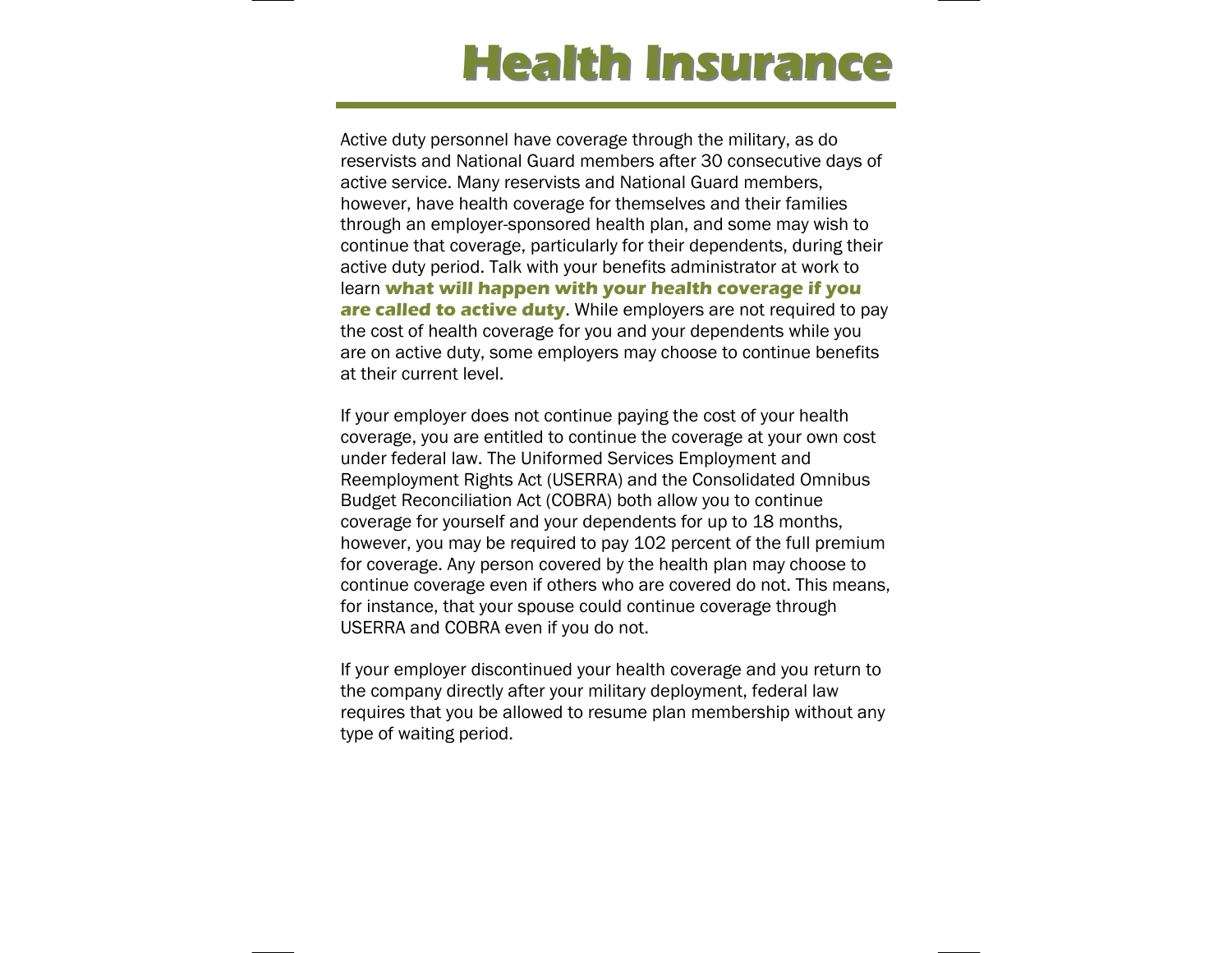## **Other Tips Other Tips**

It is important that you make arrangements to **have your insurance premiums paid** while you are deployed. If your insurance company cancels your policy for failure to pay your premium on time - or for any other legal reason - you will likely have trouble getting a new insurance policy and, when you do find a company willing to insure you, you may have to pay higher rates. Many companies will decline to insure drivers who have lapses in their insurance coverage. And if your coverage lapsed for more than 30 days, companies may be able to charge you a higher premium.

**Power of attorney** is a special legal designation that authorizes someone to act on your behalf in insurance, financial, personal, or legal matters. If you are deployed, you may want to consider assigning power of attorney to a spouse, family member, or trusted friend. To assign power of attorney, you and the individual you designate must sign a form before a notary public. Ask your base personnel office about where to find a notary. You may also consult the business listings in your local telephone directory to find notaries in your area.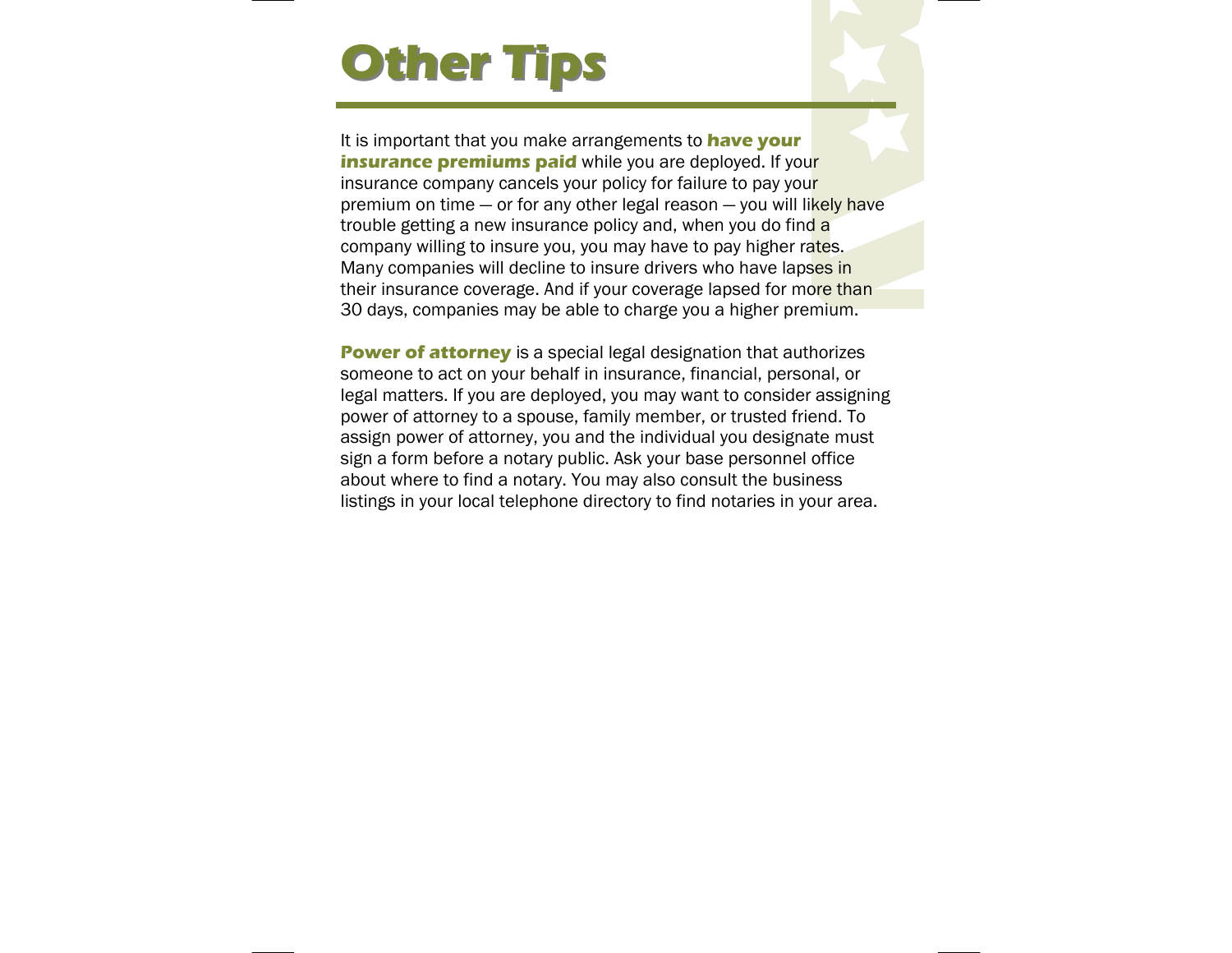

These sites on the internet provide useful information regarding insurance and consumer protection for military personnel:

- п **www.delawarenationalguard.com** Links to information for Delaware Guard members on life insurance, legal assistance, and family readiness
- **www.insurance.va.gov** Information about Servicemembers Group Life Insurance from the Department of Veterans Affairs
- **www.military.bbb.org** The U.S. Better Business Bureau website dedicated to consumer protection issues for military members and their families.
- **www.dol.gov/ebsa/** Information about your rights concerning health insurance coverage under USERRA and COBRA. You may also call 1-866-444-EBSA.
- **www.consumer.gov/military** Military Sentinel, a project of the Federal Trade Commission and the Department of Defense to identify and target consumer protection issues that affect members of the military and their families.
- $\blacksquare$  **www.commanderspage.dod.mil** Find a list of insurance agents who have been barred from doing business on military bases by clicking on the link for "Personal Commercial Solicitation Report."
- **The Contract of the Contract of the Contract of the Contract of the Contract of the Contract of the Contract o**  Legal assistance for military personnel is available at the following sites:

**hqja.jag.af.mil** for Air Force **www.jagcnet.army.mil/Legal** for Army **www.uscg.mil/legal** for Coast Guard **sja.hqmc.usmc.mil** for Marines **www.jag.navy.mil** for Navy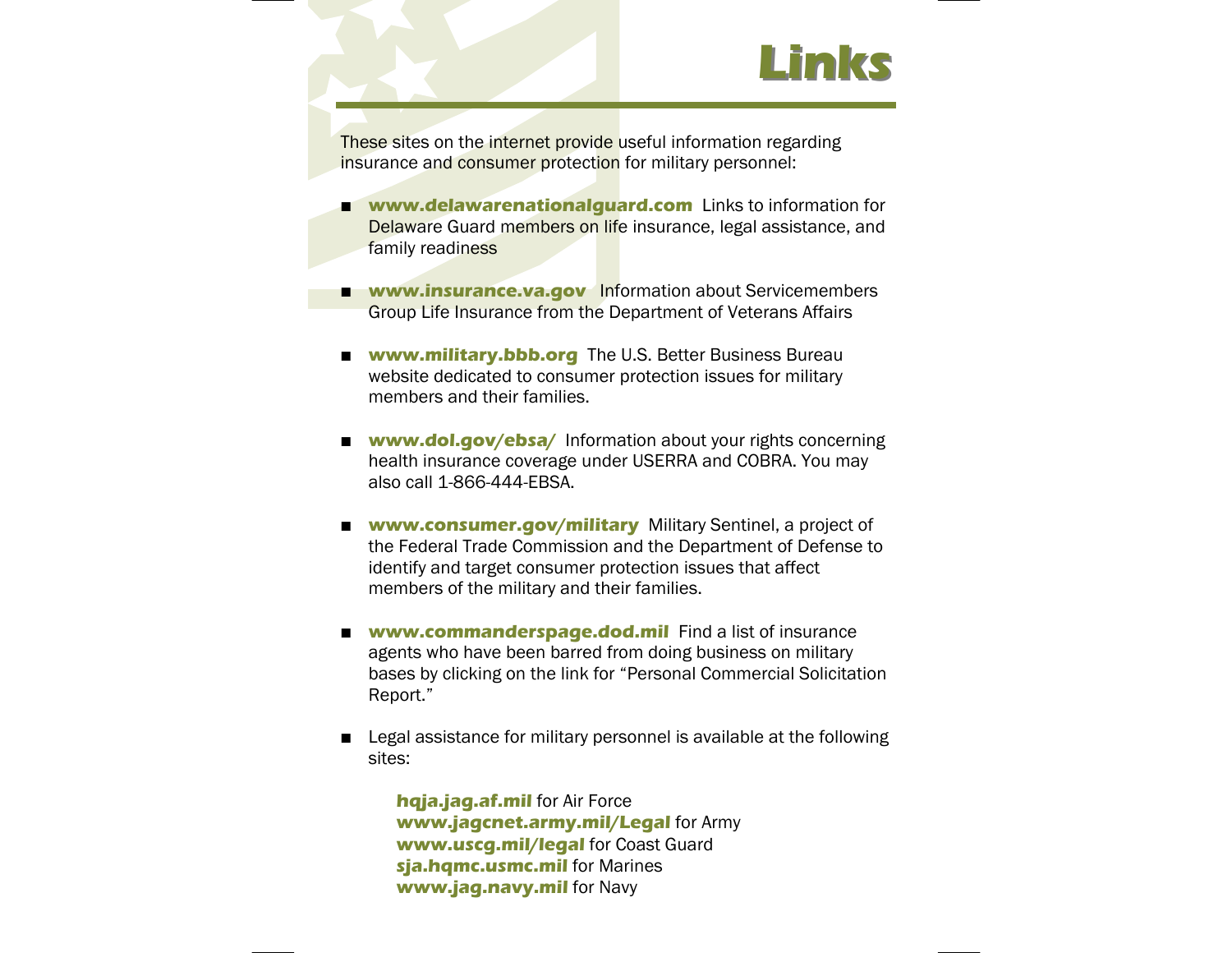

The Delaware Insurance Commissioner's Office is here to help if you have questions about or problems with your insurance coverage or insurance company.

Questions about insurance or complaints about an insurance company or insurance agent can be made to the Commissioner's Consumer Services division by phone, by fax, by letter, by email or with an online complaint form:

### **1-800-282-8611 toll-free in Delaware or (302) 674-7310**

### **(302) 739-6278 fax**

**841 Silver Lake Blvd. Dover, DE 19904** 

#### **Email: consumer@state.de.us**

### **Website: delawareinsurance.gov**

### **State Insurance Commissioners Protect Military Personnel, Too Protect Military Personnel, Too**

In 2006, Congress passed S. 418 to make clear in federal law that state consumer protections for insurance and securities, including the oversight of sales practices, apply on military installations. The act bans periodic payment plans, a type of financial product that has all but disappeared from the civilian market because it carries unusually high fees and sales commissions. It also asks the nation's insurance commissioners to work with the Secretary of Defense to develop ways of improving the quality of life insurance products sold on military installations and to implement appropriate standards to protect military personnel from dishonest and predatory sales practices.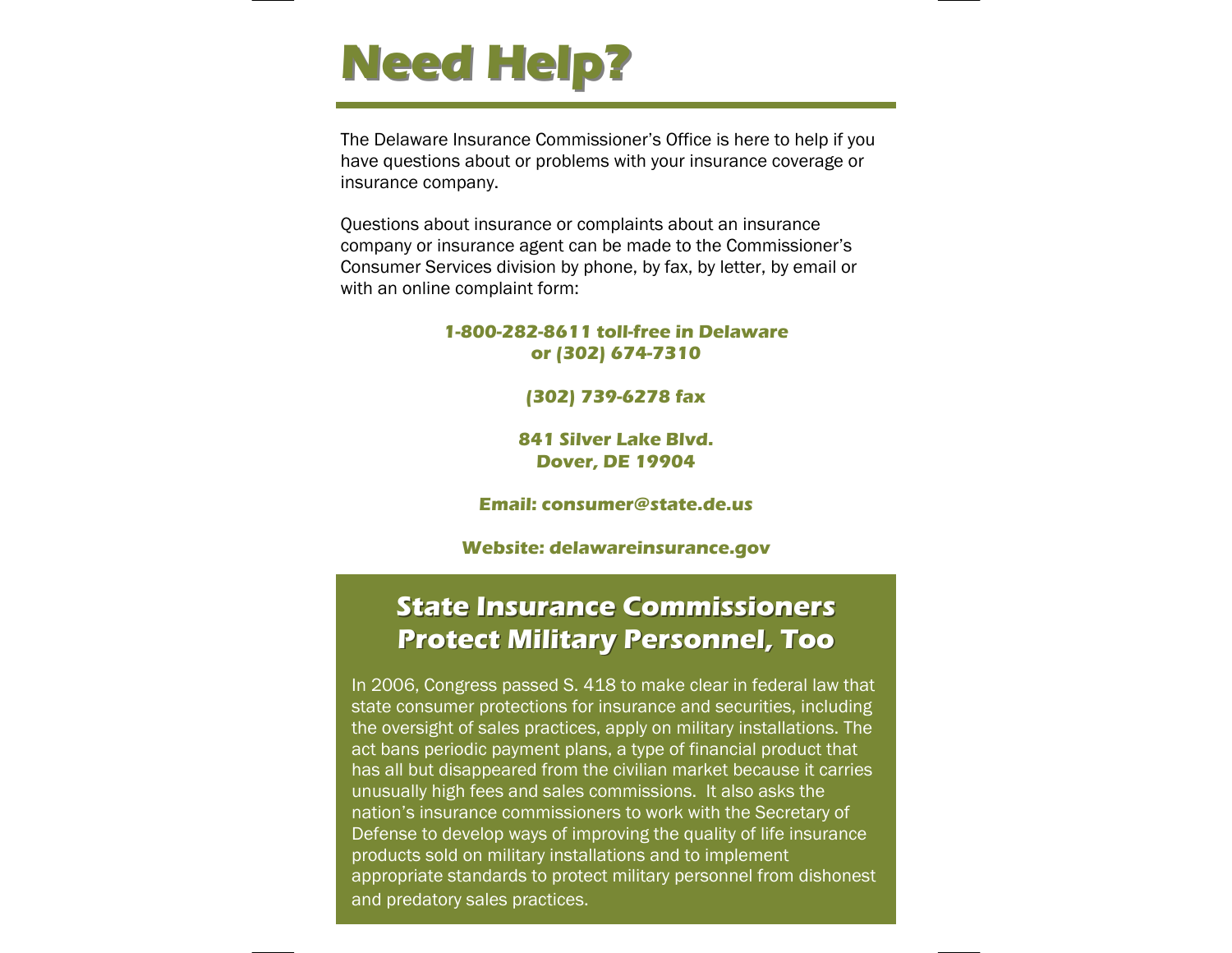

Visit the Delaware Insurance Department website to find even more information and tips about all types of insurance:

### **delawareinsurance.gov**

Topics covered online include:

- $\blacksquare$ **Compare rates** from more than 50 auto insurance companies
- $\blacksquare$ Calculating **how much life insurance** you may need
- $\blacksquare$  Create a **home inventory** of your possessions in case your home is damaged or destroyed
- Tips for **lowering your auto insurance**, including a list of defensive driving courses in your area and online
- **Appealing a denial** under private health insurance
- All about flood insurance, which is not part of standard homeowner policies
- **The Contract of the Contract of the Contract of the Contract of the Contract of the Contract of the Contract o Filing a complaint** against an insurance company or agent